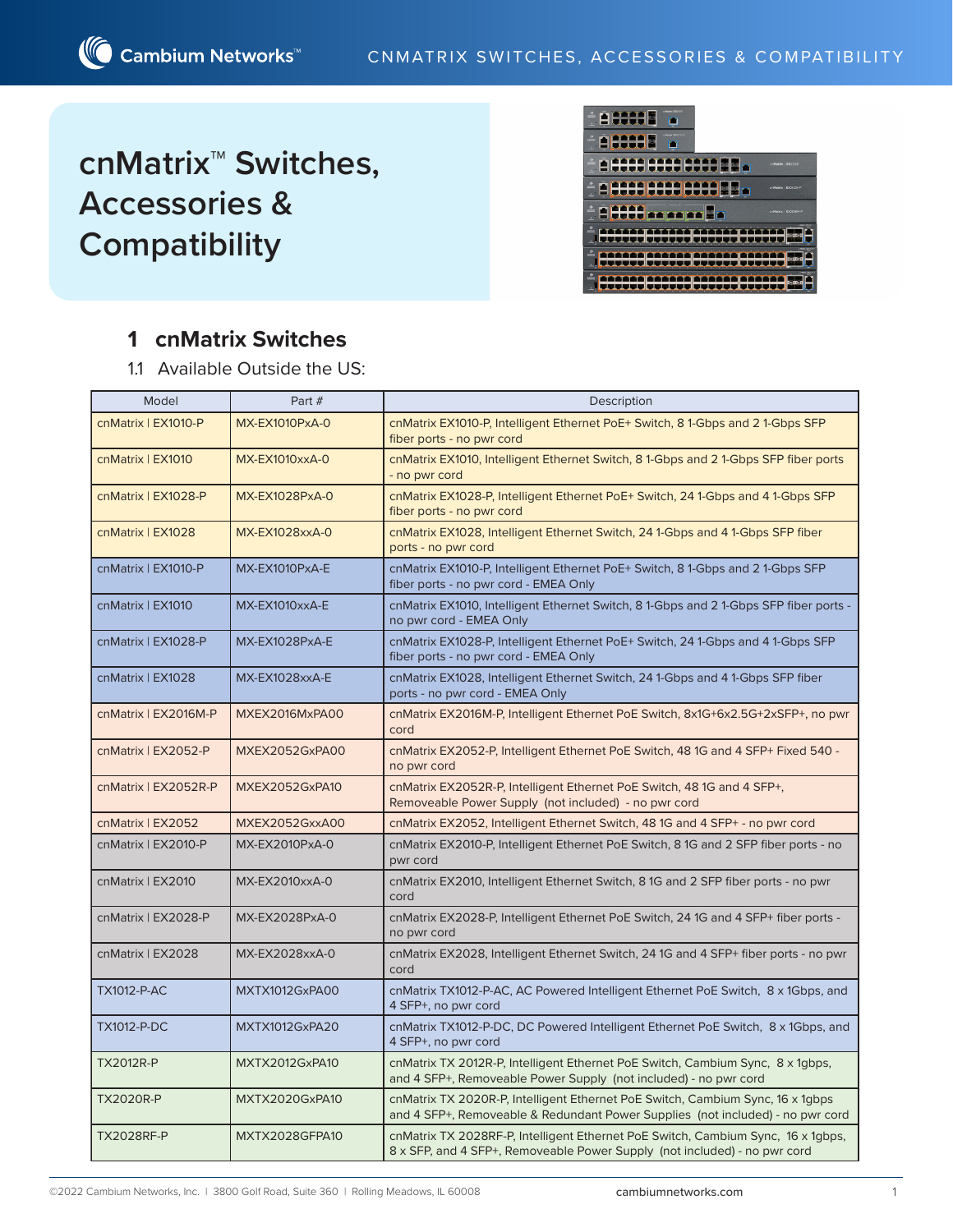**△ Cambium Networks**™

### 1.2 US Part Numbers

| Model                | Part #                | Description                                                                                                                                                                          |  |  |  |
|----------------------|-----------------------|--------------------------------------------------------------------------------------------------------------------------------------------------------------------------------------|--|--|--|
| cnMatrix   EX1010-P  | <b>MX-EX1010PxA-1</b> | cnMatrix EX1010-P, Intelligent Ethernet PoE+ Switch, 8 1-Gbps and 2 1-Gbps SFP<br>fiber ports - no pwr cord, USA Only                                                                |  |  |  |
| cnMatrix   EX1010    | MX-EX1010xxA-1        | cnMatrix EX1010, Intelligent Ethernet Switch, 8 1-Gbps and 2 1-Gbps SFP fiber ports -<br>no pwr cord, USA Only                                                                       |  |  |  |
| cnMatrix   EX1028-P  | MX-EX1028PxA-1        | cnMatrix EX1028-P, Intelligent Ethernet PoE+ Switch, 24 1-Gbps and 4 1-Gbps SFP<br>fiber ports - no pwr cord, USA Only                                                               |  |  |  |
| cnMatrix   EX1028    | MX-EX1028xxA-1        | cnMatrix EX1028, Intelligent Ethernet Switch, 24 1-Gbps and 4 1-Gbps SFP fiber<br>ports - no pwr cord, USA Only                                                                      |  |  |  |
| cnMatrix   EX2016M-P | MXEX2016MxPA01        | cnMatrix EX2016M-P, Intelligent Ethernet PoE Switch, 8x1G+6x2.5G+2xSFP+, no pwr<br>cord, USA Only                                                                                    |  |  |  |
| cnMatrix   EX2052-P  | MXEX2052GxPA01        | cnMatrix EX2052-P, Intelligent Ethernet PoE Switch, 48 1G and 4 SFP+ Fixed 540 -<br>no pwr cord, USA Only                                                                            |  |  |  |
| cnMatrix   EX2052R-P | MXEX2052GxPA11        | cnMatrix EX2052R-P, Intelligent Ethernet PoE Switch, 48 1G and 4 SFP+,<br>Removeable Power Supply (not included) - no pwr cord, USA Only                                             |  |  |  |
| cnMatrix   EX2052    | MXEX2052GxxA01        | cnMatrix EX2052, Intelligent Ethernet Switch, 48 1G and 4 SFP+ - no pwr cord, USA<br>Only                                                                                            |  |  |  |
| cnMatrix   EX2010-P  | MX-EX2010PxA-U        | cnMatrix EX2010-P, Intelligent Ethernet PoE Switch, 8 1G and 2 SFP fiber ports - USA<br>pwr cord                                                                                     |  |  |  |
| cnMatrix   EX2010    | MX-EX2010xxA-U        | cnMatrix EX2010, Intelligent Ethernet Switch, 8 1G and 2 SFP fiber ports - USA pwr<br>cord                                                                                           |  |  |  |
| cnMatrix   EX2028-P  | MX-EX2028PxA-U        | cnMatrix EX2028-P, Intelligent Ethernet PoE Switch, 24 1G and 4 SFP+ fiber ports -<br>USA pwr cord                                                                                   |  |  |  |
| cnMatrix   EX2028    | MX-EX2028xxA-U        | cnMatrix EX2028, Intelligent Ethernet Switch, 24 1G and 4 SFP+ fiber ports - USA<br>pwr cord                                                                                         |  |  |  |
| <b>TX1012-P-AC</b>   | MXTX1012GxPA01        | cnMatrix TX1012-P-AC, AC Powered Intelligent Ethernet PoE Switch, 8 x 1Gbps, and<br>4 SFP+, no pwr cord, USA Only                                                                    |  |  |  |
| <b>TX1012-P-DC</b>   | MXTX1012GxPA21        | cnMatrix TX1012-P-DC, DC Powered Intelligent Ethernet PoE Switch, 8 x 1Gbps, and<br>4 SFP+, no pwr cord, USA Only                                                                    |  |  |  |
| <b>TX2012R-P</b>     | MXTX2012GxPA11        | cnMatrix TX 2012R-P, Intelligent Ethernet PoE Switch, Cambium Sync, 8 x 1gbps,<br>and 4 SFP+, Removeable Power Supply (not included) - no pwr cord, USA Only                         |  |  |  |
| <b>TX2020R-P</b>     | MXTX2020GxPA11        | cnMatrix TX 2020R-P, Intelligent Ethernet PoE Switch, Cambium Sync, 16 x 1qbps<br>and 4 SFP+, Removeable & Redundant Power Supplies (not included) - no pwr cord,<br><b>USA Only</b> |  |  |  |
| <b>TX2028RF-P</b>    | MXTX2028GFPA11        | cnMatrix TX 2028RF-P, Intelligent Ethernet PoE Switch, Cambium Sync, 16 x 1gbps,<br>8 x SFP, and 4 SFP+, Removeable Power Supply (not included) - no pwr cord, USA<br>Only           |  |  |  |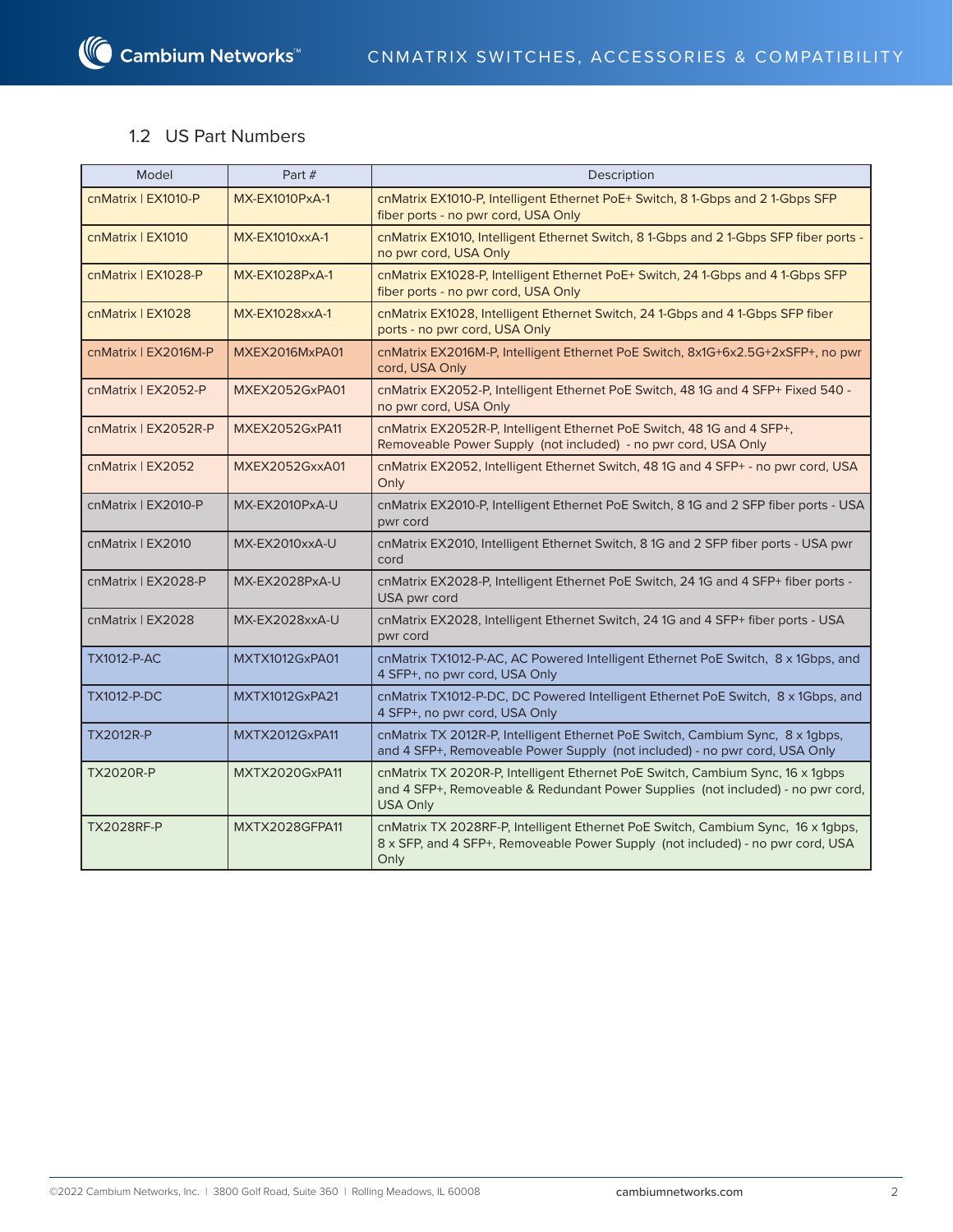## **2 cnMatrix Accessories**

| Part $#$       | Description                                       |  |  |  |
|----------------|---------------------------------------------------|--|--|--|
| MX-Rack-TX2K-0 | cnMatrix 19" Rack mount kit: TX2012R-P            |  |  |  |
| N000900L030A   | ePMP External GPS Antenna                         |  |  |  |
| N000900L092A   | AC line cord, US Type B, 15A, 1.2m C13 connector  |  |  |  |
| SFP-10G-Copper | 10G Base-T (RJ45) SFP Transceiver. OC to 70C      |  |  |  |
| SFP-10G-LR     | 10G SFP+ SMF LR Transceiver, 1310nm. - 40C to 85C |  |  |  |
| SFP-10G-SR     | 10G SFP+ MMF SR Transceiver, 850nm. - 40C to 85C  |  |  |  |
| SFP-1G-Copper  | 1000Base-T (RJ45) SFP Transceiver. - 40C to 85C   |  |  |  |
| SFP-1G-LX      | 1G SFP SMF LX Transceiver, 1310nm. - 40C to 85C   |  |  |  |
| SFP-1G-SX      | 1G SFP MMF SX Transceiver, 850nm. - 40C to 85C    |  |  |  |

| <b>AC Line Cord SKU</b> | Description                                         |
|-------------------------|-----------------------------------------------------|
| N000900L040A            | AC line cord, US Type B, 1.2m C13 connector         |
| N000900L092A            | AC line cord, US Type B, 15A, 1.2m C13 connector    |
| N000900L045A            | AC line cord, UK Type G angled, 1.2m C13 connector  |
| N000900L043A            | AC line cord, IN Type D angled, 1.2m C13 connector  |
| N000900L041A            | AC line cord, EU Type F angled, 1.2m C13 connector  |
| N000900L042A            | AC line cord, ANZ Type I, 1.2m C13 connector        |
| N000900L046A            | AC line cord, CN Type I angled, 1.2m C13 connector  |
| N000900L044A            | AC line cord, BR Type N, 1.2m C13 connector         |
| N000900L093A            | AC line cord, BR Type N, 15A, 1.2m C13 connector    |
| N000900L047A            | AC line cord, AR Type I, 1.2m C13 connector         |
| N000900L041A            | AC line cord, EU Type F angled, 1.2m C13 connector  |
| N000900L041A            | AC line cord, EU Type F angled, 1.2m C13 connector  |
| N000900L041A            | AC line cord, EU Type F angled, 1.2m C13 connector  |
| N000900L041A            | AC line cord, EU Type F angled, 1.2m C13 connector  |
| N000900L048A            | AC line cord, ZA Type M angled, 0.72m C13 connector |
| N000900L042A            | AC line cord, ANZ Type I, 1.2m C13 connector        |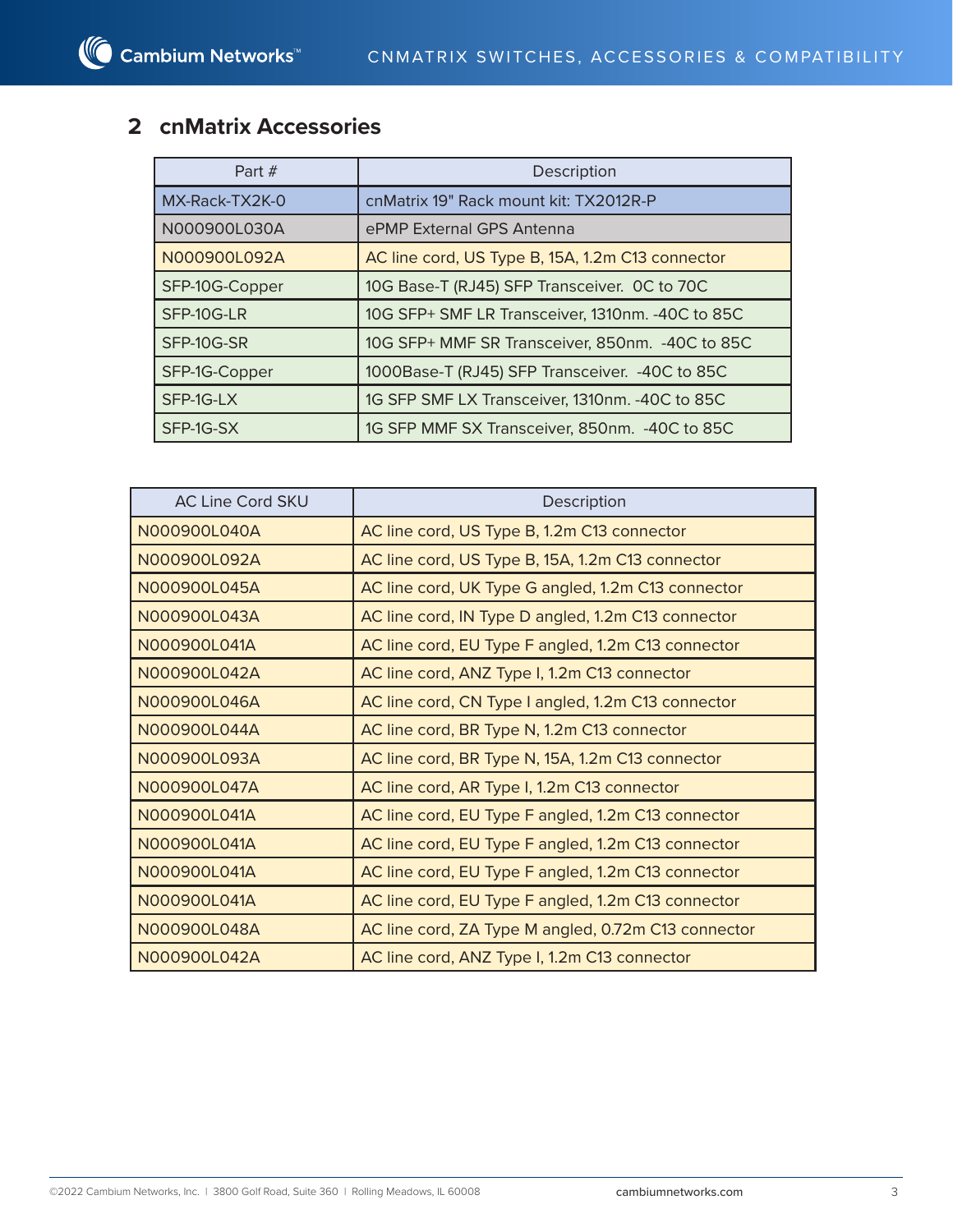## **3 Accessory Compatibility**

3.1 Compatibility for Power Cords

| Country/Region | Input Voltage    | Switches with Internal<br>Power supplies | CRPS AC - 600 | CRPS AC - 930 | <b>CRPS AC - 1200</b> |
|----------------|------------------|------------------------------------------|---------------|---------------|-----------------------|
| <b>US</b>      | 110V             | N000900L040A                             | N000900L040A  | N000900L092A  | N000900L092A          |
| US             | 220V             |                                          |               |               |                       |
| <b>UK</b>      | 220V             | N000900L045A                             | N000900L045A  | N000900L045A  | N000900L045A          |
| India          | 220V             | N000900L043A                             | N000900L043A  | N000900L043A  | N000900L043A          |
| EU             | 220V             | N000900L041A                             | N000900L041A  | N000900L041A  | N000900L041A          |
| <b>AUS</b>     | 220V             | N000900L042A                             | N000900L042A  | N000900L042A  | N000900L042A          |
| China          | 220V             | N000900L046A                             | N000900L046A  | N000900L046A  | N000900L046A          |
| <b>Brazil</b>  | 110 <sub>V</sub> | N000900L044A                             | N000900L044A  |               |                       |
| <b>Brazil</b>  | 220V             | N000900L044A                             | N000900L044A  | N000900L044A  | N000900L044A          |
| Argentina      | 220V             | N000900L047A                             | N000900L047A  | N000900L047A  | N000900L047A          |

### 3.2 Compatibility for Transceivers

|                    | <b>Transceiver Part Numbers</b> |           |                   |            |            |                           |  |  |
|--------------------|---------------------------------|-----------|-------------------|------------|------------|---------------------------|--|--|
|                    | SFP-1G-SX                       | SFP-1G-LX | SFP-1G-<br>Copper | SFP-10G-SR | SFP-10G-LR | <b>SFP-10G-</b><br>Copper |  |  |
| EX1010             | Yes                             | Yes       | Yes               | <b>No</b>  | <b>No</b>  | <b>No</b>                 |  |  |
| <b>EX1010-P</b>    | Yes                             | Yes       | Yes               | <b>No</b>  | <b>No</b>  | <b>No</b>                 |  |  |
| <b>EX1028</b>      | Yes                             | Yes       | Yes               | <b>No</b>  | <b>No</b>  | <b>No</b>                 |  |  |
| <b>EX1028-P</b>    | Yes                             | Yes       | Yes               | <b>No</b>  | <b>No</b>  | <b>No</b>                 |  |  |
| EX2010             | Yes                             | Yes       | Yes               | <b>No</b>  | <b>No</b>  | <b>No</b>                 |  |  |
| <b>EX2010-P</b>    | Yes                             | Yes       | Yes               | <b>No</b>  | <b>No</b>  | <b>No</b>                 |  |  |
| EX2028             | Yes                             | Yes       | Yes               | ves        | ves        | ves                       |  |  |
| <b>EX2028-P</b>    | Yes                             | Yes       | Yes               | Yes        | Yes        | Yes                       |  |  |
| <b>EX2016M-P</b>   | Yes                             | Yes       | Yes               | Yes        | Yes        | Yes                       |  |  |
| <b>EX2052</b>      | Yes                             | Yes       | Yes               | Yes        | Yes        | Yes                       |  |  |
| <b>EX2052-P</b>    | Yes                             | Yes       | Yes               | Yes        | Yes        | Yes                       |  |  |
| <b>EX2052R-P</b>   | Yes                             | Yes       | Yes               | Yes        | Yes        | Yes                       |  |  |
| <b>TX2012R-P</b>   | Yes                             | Yes       | Yes               | Yes        | Yes        | Yes                       |  |  |
| <b>TX2020R-P</b>   | Yes                             | Yes       | Yes               | Yes        | Yes        | Yes                       |  |  |
| <b>TX2028R-P</b>   | Yes                             | Yes       | Yes               | Yes        | Yes        | Yes                       |  |  |
| <b>TX1012-P-AC</b> | Yes                             | Yes       | Yes               | Yes        | Yes        | Yes                       |  |  |
| <b>TX1012-P-DC</b> | Yes                             | Yes       | Yes               | Yes        | Yes        | Yes                       |  |  |